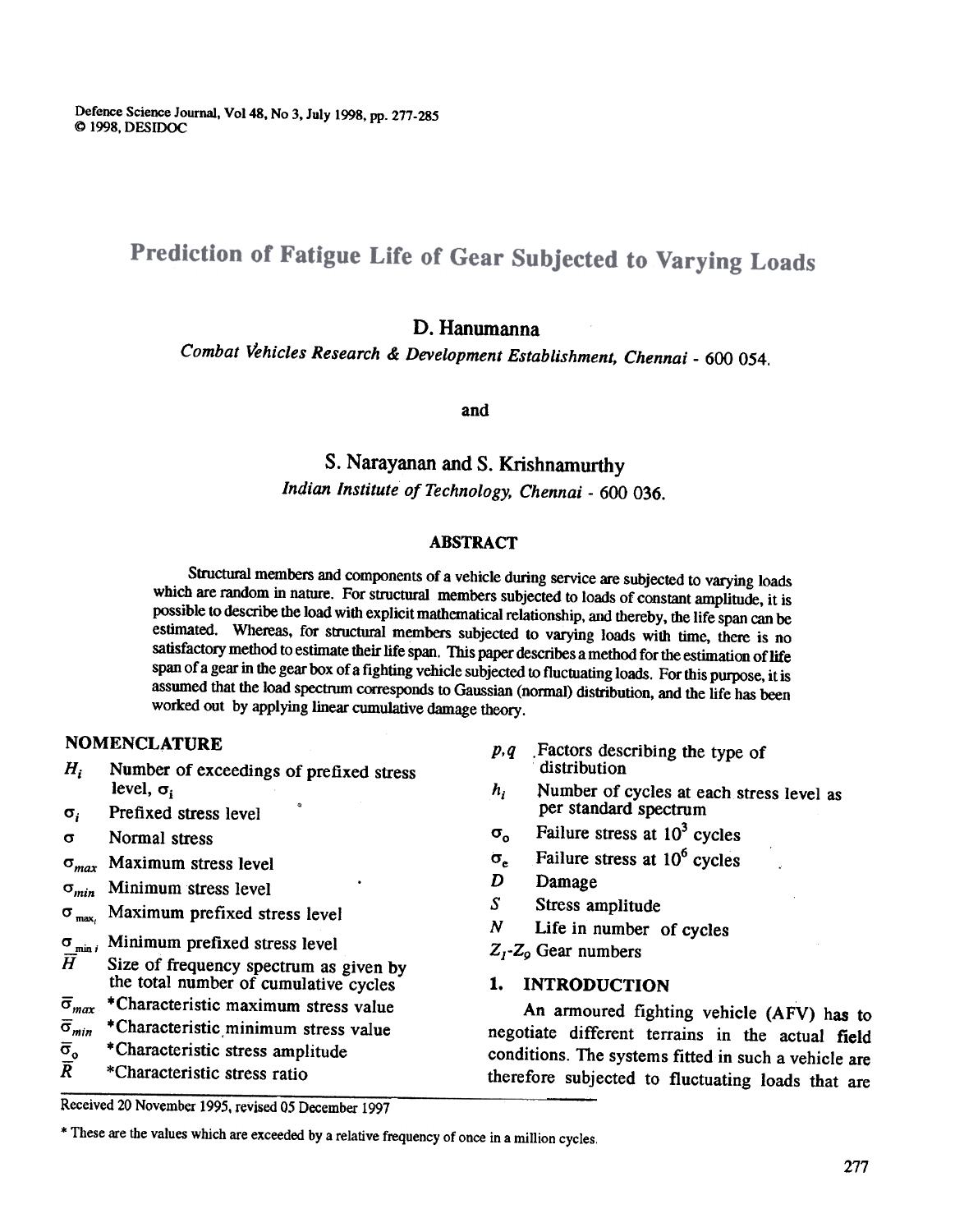

Figure 1. Classification of stress time history: (a) static stress, (l ) periodically varying stress, and (c) irregularly varying stress

random in nature. During the service of an AFV, the pinion of a reduction gear box engaged with the ring gear of the turret is subjected to fluctuating loads of varying amplitudes with time. The various gears in the gear train of the gear box are also subjected to varying loads. It is therefore difficult to estimate the life of these gears as these are not amenable to mathematical description. The best method for determining the life of these gears is to conduct prototype testing in which the actual stress time history (STH) is reproduced. This type of testing, called the random fatigue testing, is costly and time-consuming. However, STH itself is not repetitive in nature in actual service life as the STH obtained on one occasion need not be the same as obtained on another occasion. Assuming that the load spectrum during the service conditions follows Gaussian distribution, the cumulative damage theory<sup>2</sup> (Miner's rule) has been applied for predicting the life of a gear in the gear box of an AFV.

#### 2. CLASSIFICATION OF STRESS TIME }lISTORIES

The stress time histories are classified as  $(i)$ detenninistic and (ii) random Fig. I. The simplest case is the one shown in Fig.1 (a) where the stress is constant and does not vary with time. In other cases, the stresses are time-dependent. Figure I(b) shows periodically varying stress. The irregularly varying stress as shown in Fig.  $l(c)$  is the result of incremental stresses superimposed over the basic stress. The basic stress need not be constant and may also change with time.

## 3. CUMULATIVE FREQUENCY DISTRIBUTION

The cumulative frequency distribution (CFD) represents an approximate description of S1H.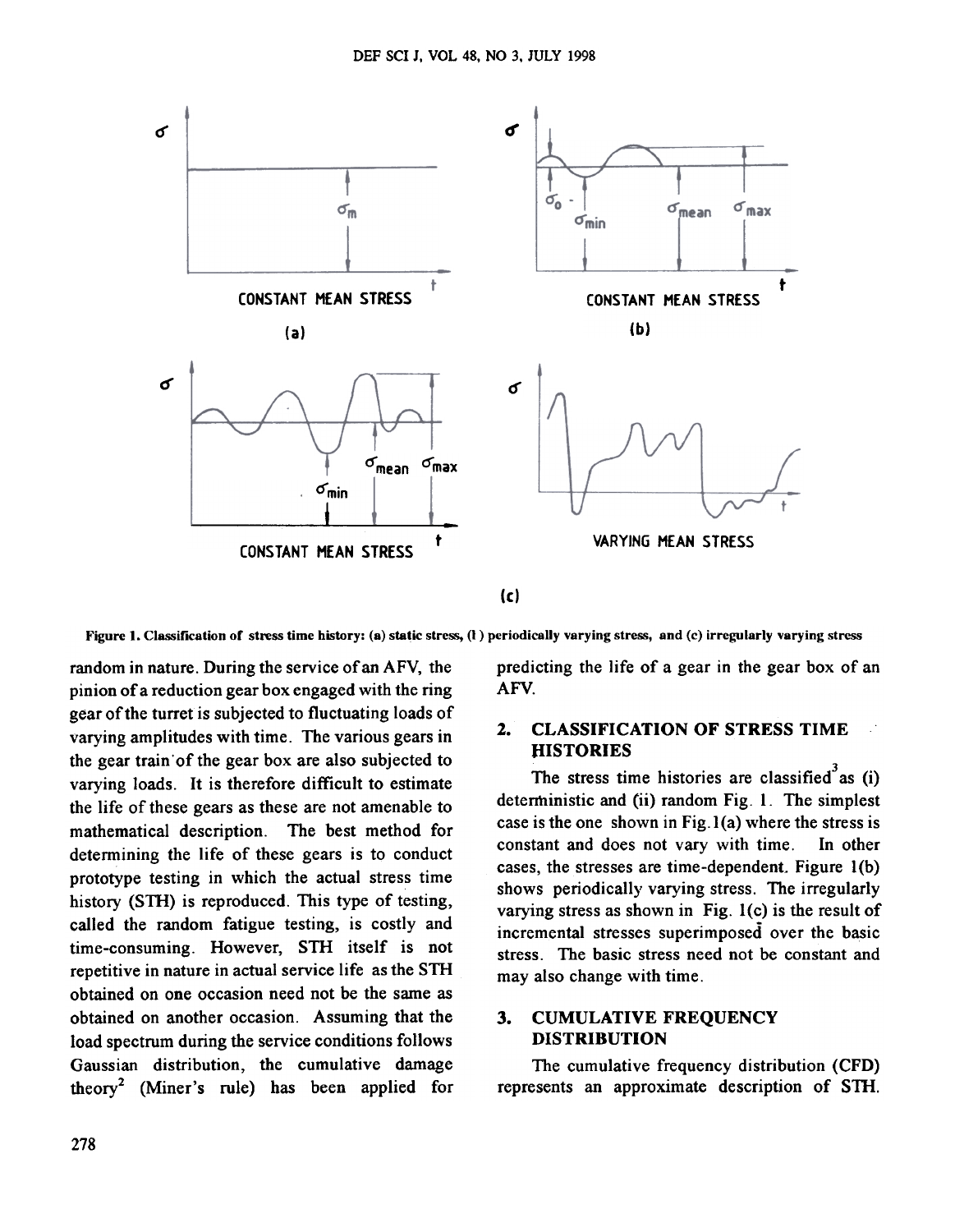

Figure 2. Stress time history and cumulative frequency distribution



Figure 3. Typical amplitude distributions plotted on relative scale.

These are determined from long-term measurements of the service stresses using suitable instrumentation. In the simplest case, the number of exceedings,  $H_i$  for several prefixed stress levels,  $\sigma i$ 

were counted. For a sinusoidal STH life that was applied in a constant amplitude S-N (stress amplitude vs cycles to failure) test Fig. 2(a), a sequence of N-cycles yields  $H_i = H$  exceedings, for each stress level between  $\sigma_{max}$  and  $\sigma_{min}$ . Outside this stress range,  $H_i$  was zero. Thus, on the semi-logarithmic plot, CFD of a sinusoidal STH appears rectangular Fig. 2(a). The CFD for an irregular STH is produced in the same way Fig. 2(b). It indicates that within the operation period under consideration, stress cycles occur that are equal to or exceed the stress limits,  $\sigma_{\text{max}}$  and  $\sigma_{\min}$ . This can be seen from the rectangle indicated in Fig. 2(b). Hence, the size of the distribution,  $H$ shows the total number of small, medium and high stress cycles that replace the irregular STH. As the size of the distribution is proportional to the operation time considered, it allows for the direct conversion of the number of cycles (or zero-level crossings), as obtained in a variable amplitude fatigue test, into the fatigue life in terms of miles,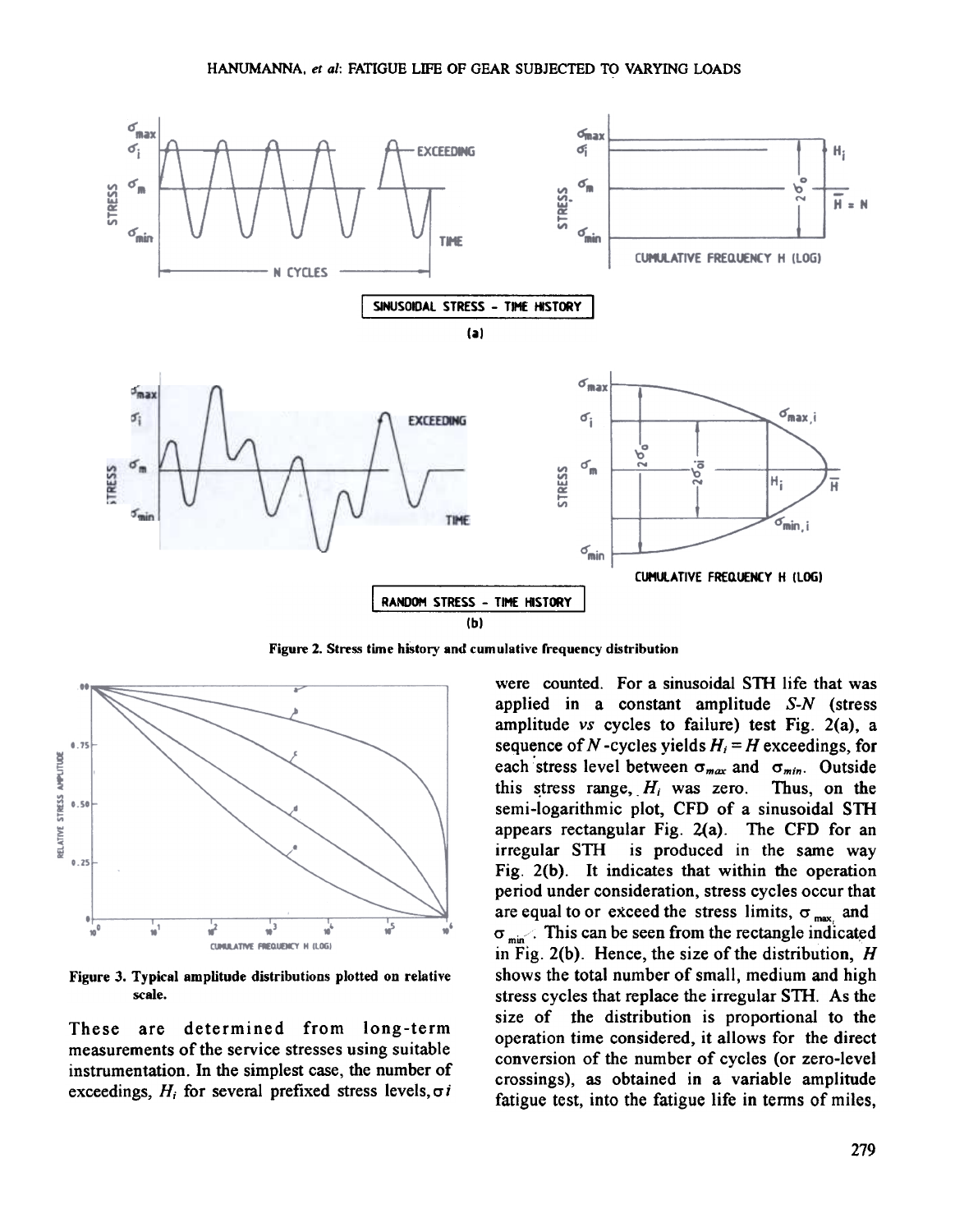

CUMULATIVE NUMBER OF CYCLES

Figure 4. Standard load-spectrum according to Gassener

hours, etc. The shape of the distribution is important. It represents the distribution equivalent to a statistical distribution function and corresponding to stationary Gaussian process and indicates the relative frequency of high and low applies to STH of elastic structures, as produced by

amplitude distributions were often observed 3) is often obtained for STH caused by individual (Fig. 3). Besides the rectangular distribution events, this type of distribution curve proves to be (curve a, Fig. 3) which is the extreme type, the the most suitable for fundamental fatigue distribution curve (curve c, Fig. 3) can be regarded investigations under variable amplitude loading.

stress amplitudes. The stress amplitudes. The stress amplitudes of sea waves under uniform service conditions. Uniform service 4. TYPICAL AMPLITUDE conditions are given, for instance, when a vehicle is DISTRIBUTIONS driven over a homogeneous surface roughness. During investigations, several typical Since a similar distribution to curve (curve c in Fig.

| Gear           | Module       | Pitch circle<br>diameter (mm) | Face width<br>(mm) | Gear pair | Geometric factor | Bending stress<br>(MPa) |
|----------------|--------------|-------------------------------|--------------------|-----------|------------------|-------------------------|
| Z1             | 4            | 44                            | 20.0               | $Z1-Z2$   | 0.21             | 84.54                   |
| Z <sub>2</sub> | 4            | 126                           | 20.0               | $Z2-Z1$   | 0.22             | 93.96                   |
| Z <sub>3</sub> | $\mathbf{2}$ | 38                            | 20.0               | $Z3-Z4$   | 0.31             | 144.75                  |
| Z <sub>4</sub> | $\mathbf{2}$ | 34                            | 16.8               | $24-25$   | 0.29             | 188.22                  |
| Z <sub>5</sub> | $\mathbf{2}$ | 106                           | 22.1               | $Z5-Z4$   | 0.40             | 101.58                  |
| <b>Z6</b>      | 3            | 51                            | 50.0               | $Z6-Z7$   | 0.29             | 343.59                  |
| Z <sub>7</sub> | 3            | 135                           | 44.4               | $Z7 - Z6$ | 0.39             | 292.28                  |
| Z8             | 6            | 120                           | 64.0               | Z8-Z9     | 0.32             | 135.96                  |
| Z9             | 6            | 168                           | 67.0               | $Z9-Z8$   | 0.35             | 121.84                  |

Table 1. Values of torque and bending stress on each gear in gear train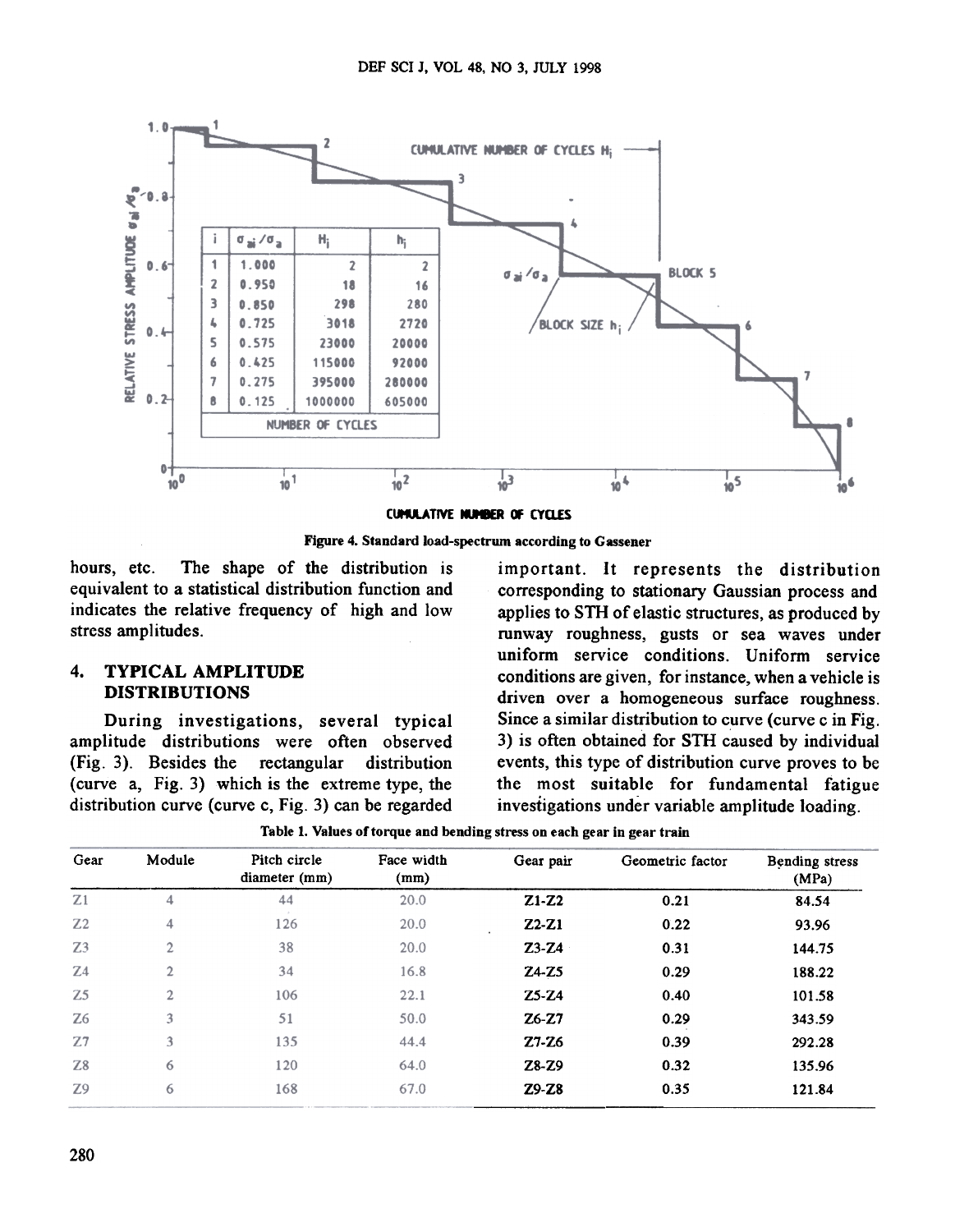

Figure 5. Kinematic diagram of armoured fighting vehicle's traverse gear box

The curves (d) and (e) in Fig. 3 represent distributions as obtained under nonuniform service conditions. These may be explained by a superposition of several successive stationary Gaussian processes of different stress intensities and of short duration. For example, the variation of the stress intensity results from running a vehicle

with variable speed on roads of different surface roughness.

For fatigue considerations, it has been found from comparative test series, to be quite sufficient if those distributions were synthesised by just a few distributions of type (c) of different size and stress intensity, for, the cumulative damage of the latter compares well to the damage of the original

| amplitude<br>$\sigma_{ai}/\sigma_a$ | (MPa) | Relative stress Bending stress Cumulative number of cycles<br>$(Hi$ at each stress level as per<br>standard spectra) | Number of cycles<br>(h, at each stress level as<br>per standard spectra) | Number of cycles<br>for failure from<br>$S-N$ curve | Partial damage |
|-------------------------------------|-------|----------------------------------------------------------------------------------------------------------------------|--------------------------------------------------------------------------|-----------------------------------------------------|----------------|
| 1.000                               | 800   | 2                                                                                                                    | 2                                                                        | 10 <sup>3</sup>                                     | 0.002          |
| 0.9.950                             | 760   | 18                                                                                                                   | 16                                                                       | $2.2 \times 10^{3}$                                 | 0.007273       |
| 0.850                               | 680   | 298                                                                                                                  | 280                                                                      | $7.5 \times 10^3$                                   | 0.0373         |
| 0.725                               | 580   | 3018                                                                                                                 | 2720                                                                     | $2.8 \times 10^{4}$                                 | 0.971          |
| 0.575                               | 460   | $23 \times 10^3$                                                                                                     | $20 \times 10^3$                                                         | $2.0 \times 10^5$                                   | 0.1000         |
| 0.425                               | 340   | 11.5 x $10^4$                                                                                                        | $9.2 \times 10^{4}$                                                      | $\infty$                                            | 0              |
| 0.275                               | 220   | 3.95 x $10^5$                                                                                                        | $28 \times 10^5$                                                         | $\infty$                                            | 0              |
| 0.125                               | 100   | $1 \times 10^6$                                                                                                      | 60.5 x $10^5$                                                            | $\infty$                                            | $\bf{0}$       |

Table 2. Damage calculation based on Gaussian cumulative frequency distribution

Total damage: 0.243673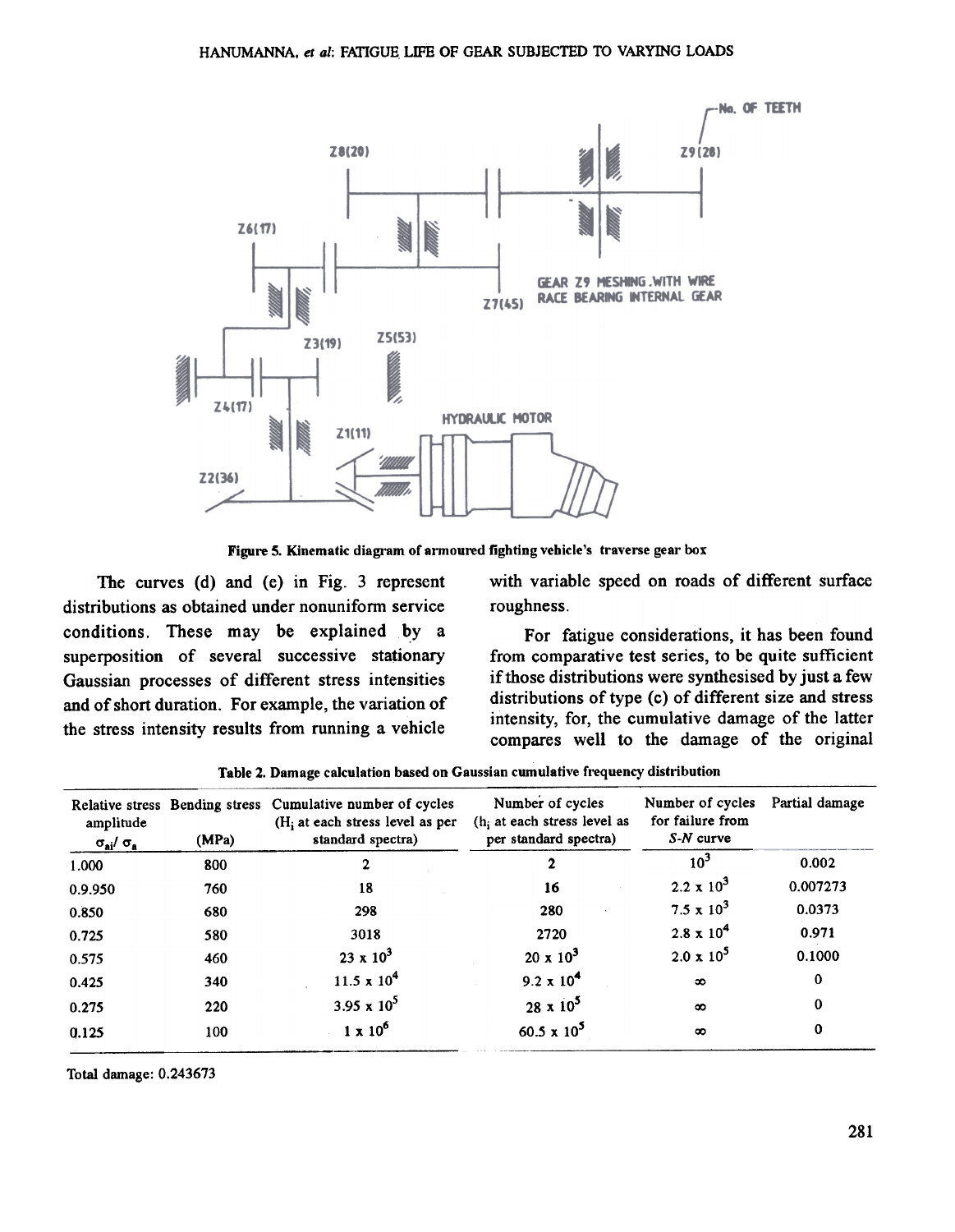

Figure 6. Stress time history (cross country run)

distribution. So the distribution of type  $(d)$  and  $(e)$ may be treated without the need for special timeconsuming tests.

Another group of typical distributions is indicated by curve (b) in Fig. 3. In this distribution, the stress amplitude always exceeds a certain level while the amount by which this level exceeds follows the Gaussian distribution curve (c) in Fig. 3.

#### 5. LOAD SPECTRUM & PREDICTION OF FATIGUE LIFE

For the members subjected to variable loading in service like aircraft structures, Gassener<sup>4</sup> suggested a programme test on the member instead of tests under constant amplitude loading. The STH under consideration was simulated by fitting a stepped curve to the steady curve of CFD, each step corresponding to a number of cycles with constant amplitude. The 'blocks' of cycles were applied to the test specimen in a certain sequence. Gassener, et al. have suggested a standard load spectra divided into eight steps. This spectrum curve corresponds to the well-known Gaussian (normal) distribution (Fig.4). This spectrum was used to estimate the life of a component subjected to random loading. The

cumulative damage theory, called the Miner's rule, was used to calculate the partial damage of the component at each stress level. From the stepped spectrum as shown in Fig. 4, the damage was calculated at each step and summed up to obtain the total damage. Since the spectrum was for a total of  $10^6$  number of cycles, the probable life L of the member is given by Eqn  $(1)$  where D is the total damage :

$$
L = 10^6/D \tag{1}
$$

#### 6. TRAVERSE GEAR BOX

The kinematic diagram of a reduction gear box is shown in Fig. 5. The gear box is coupled to a hydraulic rotary actuator and an electrohydraulic servo valve. The output pinion of the gear box is engaged with the ring gear of the turret of an AFV. The actuator is a high speed hydraulic motor, the speed and direction of which is regulated by the hydraulic fluid controlled by a servo valve. The opening 'of servo valve depends upon the spool movement actuated by the feedback signals of the rate Gyros, depending upon the disturbances of terrain encountered by AFVs to ensure that rotating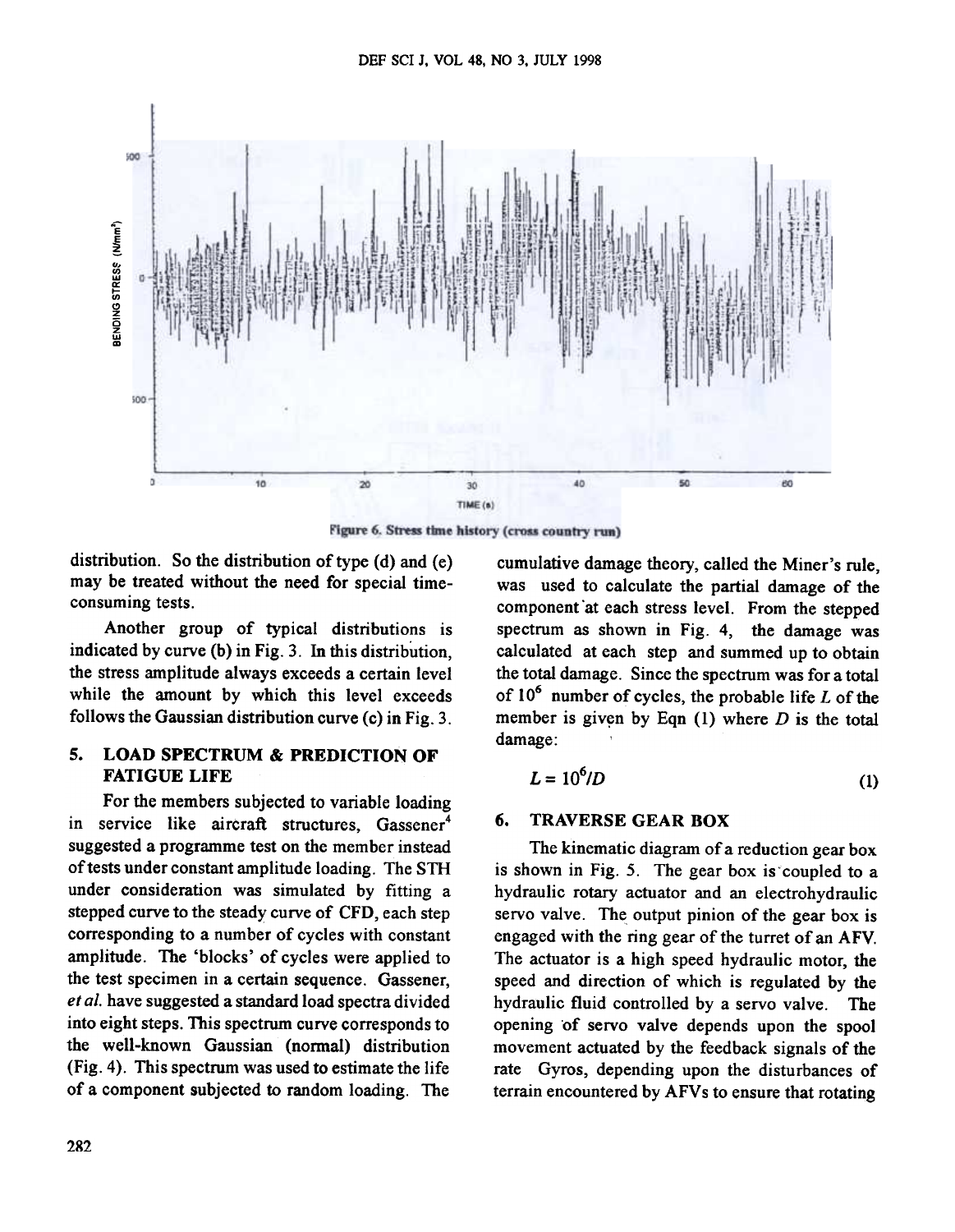

Figure 7. S-N curve with stepped Gaussian distribution

mass remains a stable platform. While doing so., the pinion engaged with the ring gear is subjected to fluctuating loads which are random, depending upon terrain/disturbance.

#### 7. TORQUES & STRESSES ON GEAR

Based on a value of torque transmitted by the pinion, the torque on each gear was arrived at. Similarly, the bending stress acting on each gear was calculated (Table I). From Table 1, it can be seen that the gear Z6 is subjected to maximum stress as compared to other gears.

The actual torque transmitted by the pinion (Z9) of the gear box was measured experimentally on different terrains using suitable instrumentation. A typical STH as experienced by gear Z6 is shown in Fig. 6. The maximum stress and relative stress amplitudes, as per the Gaussian distribution have been arrived at.

#### 8. PREDICTION OF S-N CURVE

As the gear under study is made of  $EN-19$  steel, the  $S-N$  curve for this material has been worked out. This fatigue curve, generally is a straight line between  $10^3$  to  $10^6$  cycles on a log-log plot. From the test data, it was observed that the failure stresses at  $10^3$  and  $10^6$  cycles were related to the ultimate tensile. strength (UTS) and for 50 per cent probability of survival. These are given by

$$
\sigma_o = 0.9 \sigma_{\mu l} \tag{2}
$$

$$
\sigma_e = 0.5 \sigma_u \tag{3}
$$

If the UTS of material is known, the probable S-N curve for the test conditions can be developed and fatigue life corresponding to any stress level may be obtained. The situations encountered in practice are usually different from test conditions. Under these conditions, the S-N curves are affected. By applying suitable correction factors, the probable value of  $\sigma_0$  and  $\sigma_1$  may be obtained.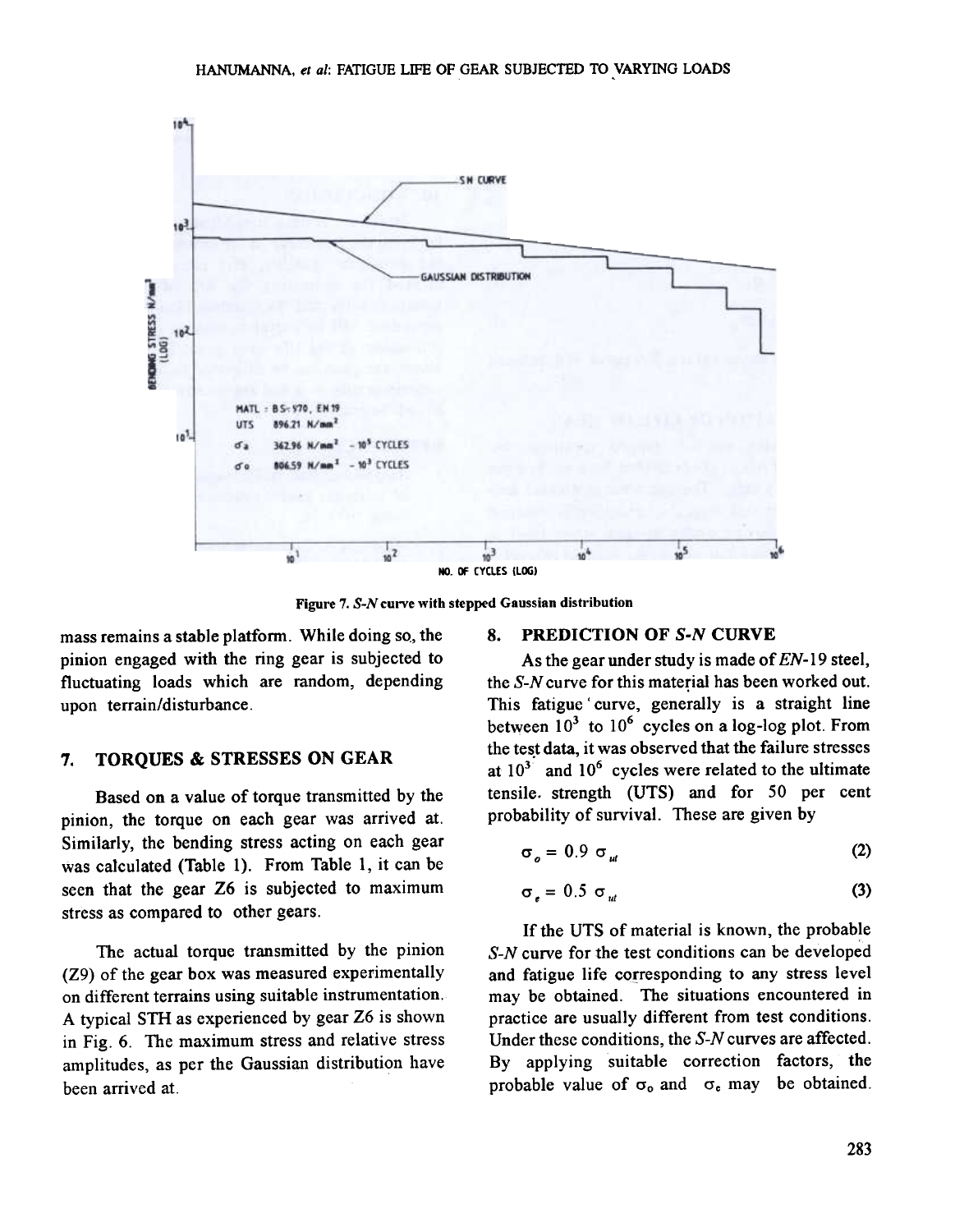These correction factors are load factor, size factor and surface factor. At  $10^6$  cycles, the load and surface factors are taken as unity and the size factor is taken as 0.9, as the gear under study is small. At  $10<sup>3</sup>$  cycles, all the three factors are assumed as unity. After applying the correction factors, the stresses  $\sigma_o$  and  $\sigma_e$  are given below:

$$
\sigma_o = 0.9 \sigma_u \tag{4}
$$

$$
\sigma_e = 0.45 \sigma_w \tag{5}
$$

With the above values, S-N curve is developed (Fig. 7).

#### 9. ESTIMATION OF LIFE OF GEAR

By making use of stepped spectrum, the estimation of life of gear (Z6) has been worked out using Miner's rule. The spectrum is divided into eight steps. At each step, the stress level is obtained and the number of cycles at each stress level is found. From the S-N curve, the number of cycles for failure at each stress level is found. From these two values, the partial damage at each stress level is derived. The results are shown in Table 2. The total damage for  $10<sup>6</sup>$  cycles calculated is used for estimating the life of gear.

Total damage for  $10^6$  cycles = 0.243673 Total life of gear  $= 1/0.243673$  $= 4.1026 \times 10^6$  cycles.

The life of gear obtained as above in terms of number of cycles can be converted into life in terms of number of hours of operation.

#### 10. CONCLUSION

Based on certain simplified assumptions and by using the S-N curve of the structural material of the structural member, this paper outlines the method for estimating the life of a structural member subjected to random loading. This procedure will be useful in making a preliminary estimation of the life of a gear. To validate the above, the gear can be subjected to load-spectrum experimentally in a test rig to arrive at the actual life of the gear.

#### **REFERENCES**

- 1. Ram Mohan Rao, A. Estimation of the fatigue life of randomly loaded structures. J. Aeronau. Soc. India, 1974, 26.
- 2. Miner, M.A. Cumulative damage in fatigue. J. Appl. Mech., 1945, 12.
- 3. Gassener, E. & Haibach, E. Testing procedure for the design and life estimation of fatigue sensitive structures; structural safety and reliability, edited by A, Freudenthal. Pergamon Press, New York. 1972.
- 4. Gassener, E. Effect of variable load and cumulative damage on fatigue in vehicle and aircraft structures. Proceedings of the International Conference on Fatigue of Metals, Institution of Mechanical Engineers, London. 1956. p. 304 .